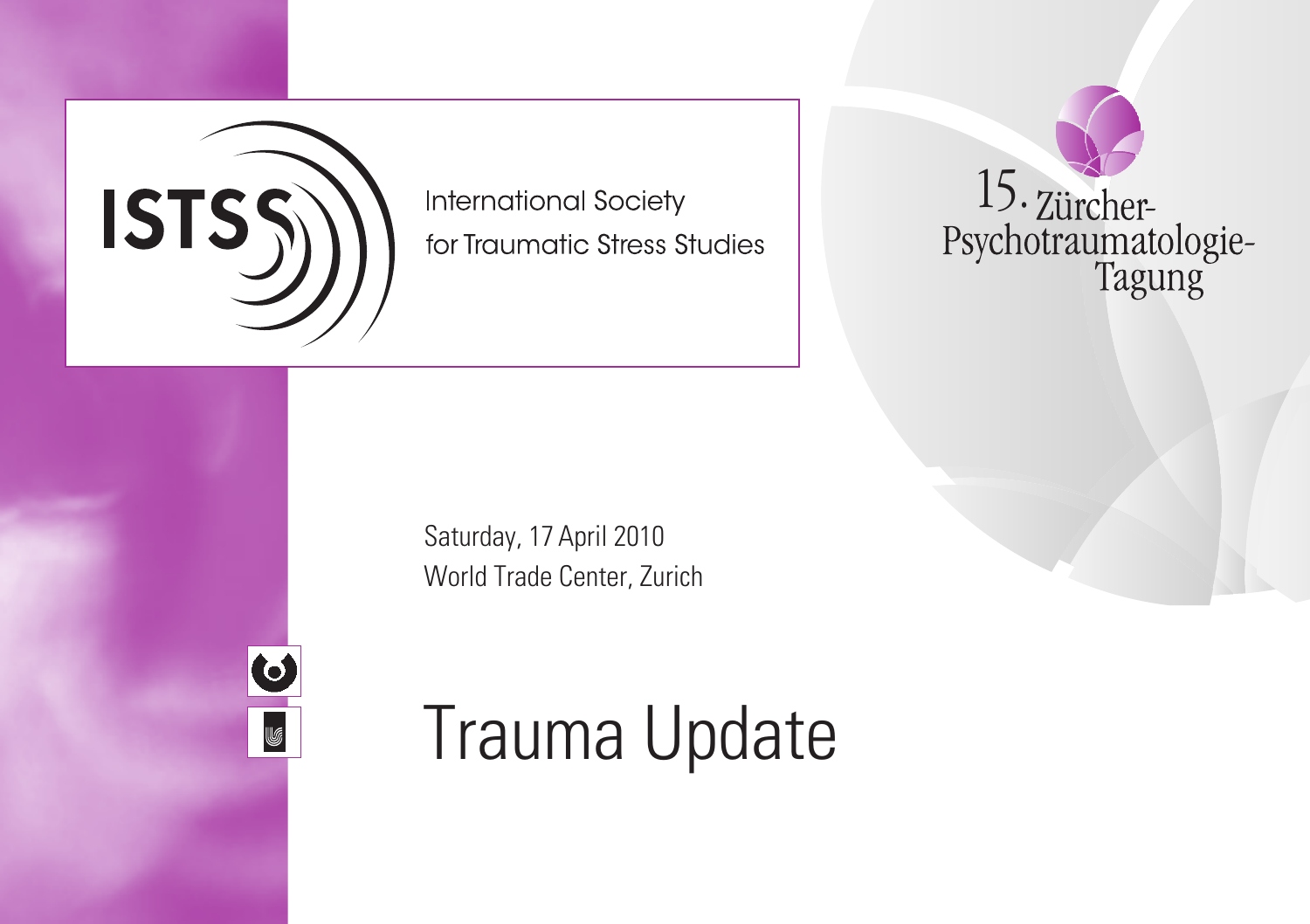## WELCOME

We would like to cordially invite you to join ISTSS at the 15<sup>th</sup> Psychotraumatology Meeting in Zurich for an update on innovations in the field of traumatic stress. This one-day symposium will provide cutting-edge information for psychologists, psychotherapists, psychiatrists, social workers, researchers, journalists, healthcare managers, lawyers and others involved in working with the aftermath of trauma. There will be presentations from international specialists dealing with some of the most important issues in the field today. You will have a choice of plenary lectures (30 minutes each) and a number of parallel workshops of 90 minutes duration throughout the day. A panel discussion on future development in trauma work will conclude the meeting.

As you will see from the titles, most of the presentations are in English, while some are in German. However, there will be no simultaneous translation.

Looking forward to seeing you in Zurich in spring 2010!

#### ABOUT ISTSS

ISTSS is an international multidisciplinary, professional membership organization that promotes advancement and exchange of knowledge about severe stress and trauma. This knowledge includes understanding the scope and consequences of traumatic exposure, preventing traumatic events and ameliorating their consequences, and advocating for the field of traumatic stress. The International Society for Traumatic Stress Studies has a diverse membership from around the world. Members are social, behavioral and biological scientists; professionals from mental health and social services disciplines; and individuals representing religious, legal and other professions. ISTSS activities include education, training and information resources.

Organizer: International Society for Traumatic Stress Studies ISTSS

Sponsors: Actelion Pharmaceuticals Ltd Bristol-Myers Squibb SA Eli Lilly (Suisse) SA GlaxoSmithKline AG Lundbeck (Schweiz) AG Pfizer AG

Solfe

President, ISTSS

Ulrich Schnyder, MD Robert M. McShine, MD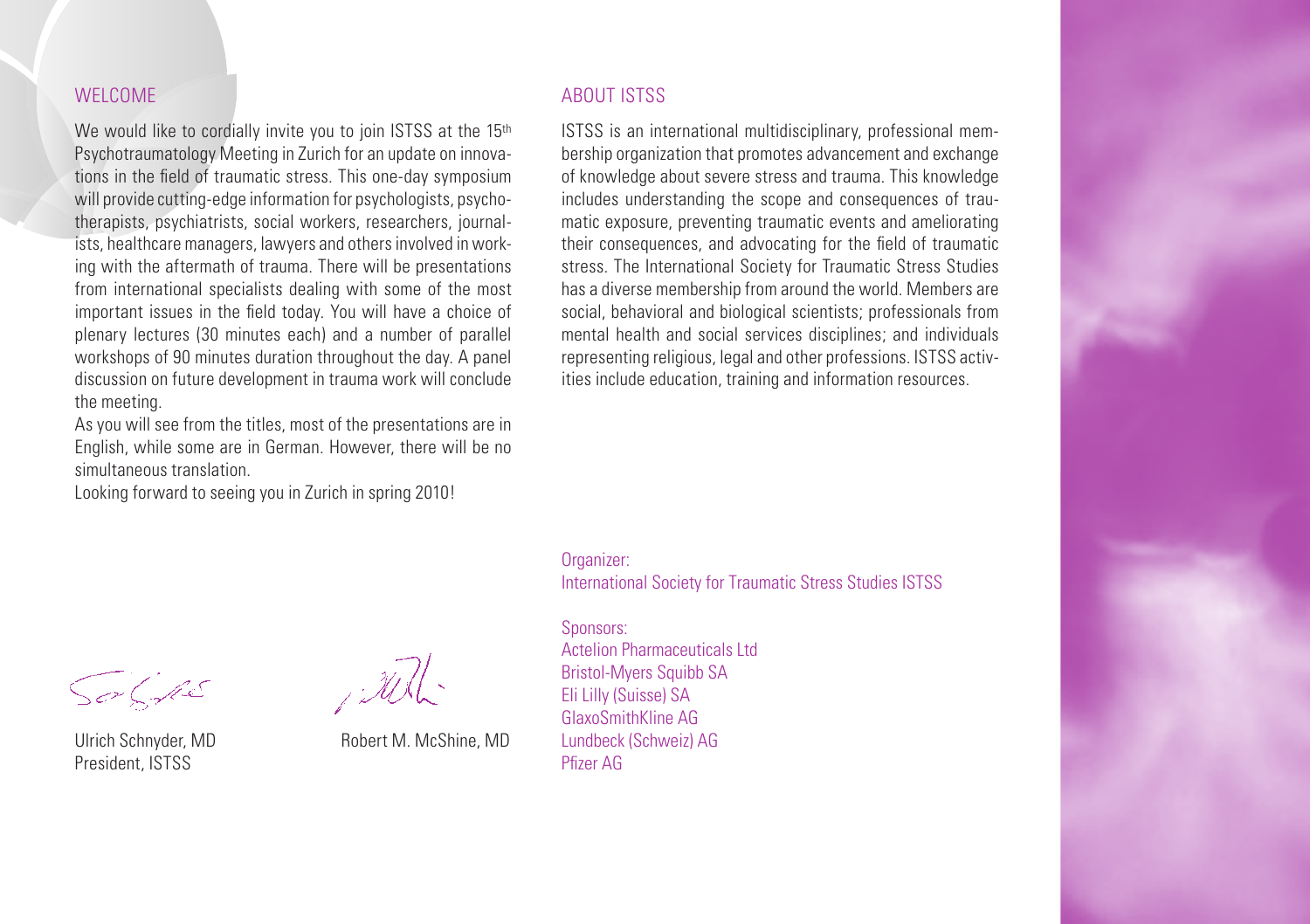# PLENARY LECTURES

Marylène Cloitre

| 8.00 a.m.    | Registration                                                                                                                             | 12.45 p.m.  | Lunch                                                                                               |
|--------------|------------------------------------------------------------------------------------------------------------------------------------------|-------------|-----------------------------------------------------------------------------------------------------|
| 9.00 a.m.    | Welcome and Introduction<br>Ulrich Schnyder                                                                                              | 2.15 p.m.   | <b>Secondary Prevention after Acute</b><br>Medical Trauma in Children<br>Nancy Kassam-Adams         |
| 9.15 a.m.    | Kultur und psychopathologische Phäno-<br>mene bei Flüchtlingen und Migranten<br>Joop de Jong                                             |             | Yoga for PTSD - Clinical Approach,<br><b>Rationale and Treatment Outcome</b><br>Bessel van der Kolk |
|              | Komplizierte Trauer und Anpassungs-<br>störungen: Impulse für Diagnostik und<br>Therapie aus der Psychotraumatologie<br>Andreas Maercker |             | CBT for PTSD:<br>Web-Based Training for Therapists<br>Dean Kilpatrick                               |
|              | The Clinical Relevance of Epigenetics<br>to PTSD                                                                                         | 3.45 p.m.   | Coffee break                                                                                        |
|              | Rachel Yehuda                                                                                                                            | $4.15$ p.m. | Panel:<br><b>Future Developments in Trauma Work</b>                                                 |
| $10.45$ a.m. | Coffee break                                                                                                                             |             | Mark Creamer<br>Diane Elmore                                                                        |
| 11.15 a.m.   | How to Understand the Evidence on<br>Evidence-Based Psychotherapy<br>Paula Schnurr                                                       |             | Sandro Galea<br>Karestan Koenen<br>Patti Resick<br>Paula Schnurr                                    |
|              | <b>The Clinical Challenges Presented</b><br>by the Relationship between PTSD<br>and Physical Symptoms<br>Alexander McFarlane             | 5.00 p.m.   | End of Symposium                                                                                    |
|              | <b>Complex PTSD and its Treatment</b>                                                                                                    |             |                                                                                                     |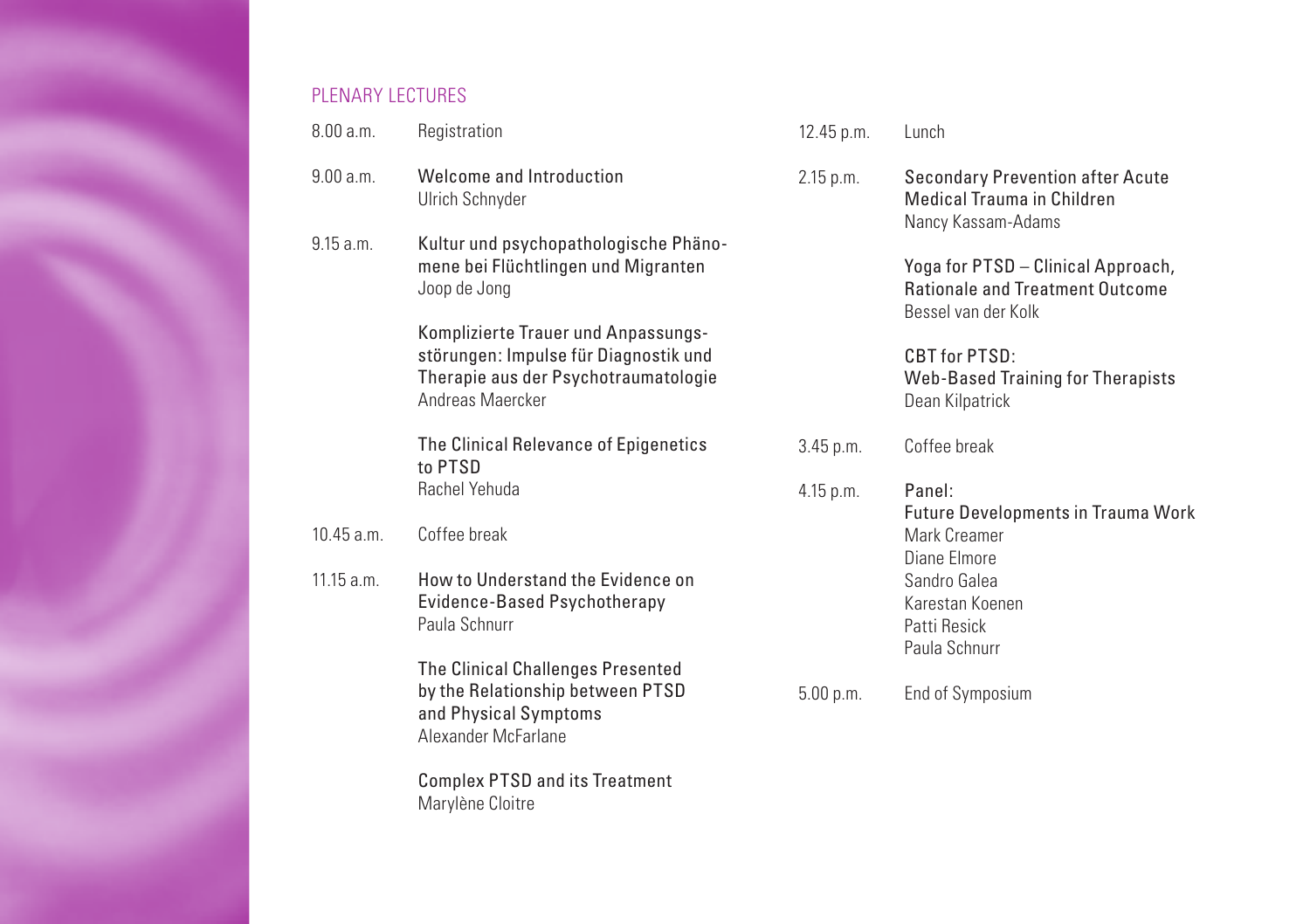#### Dr. Josef I. Ruzek, PhD, National Center for PTSD, VA Palo Alto Health Care System, USA. josef.ruzek@med.va.gov

Prof. Paula P. Schnurr, PhD, Past-President of ISTSS, National Center for PTSD, White River Junction, VT, and Dartmouth Medical School, Hanover, NH, USA. paula.schnurr@dartmouth.edu

## Prof. Dr. med. Ulrich Schnyder,

President of ISTSS, Department of Psychiatry, University Hospital Zürich, Switzerland. ulrich.schnyder@access.uzh.ch

Lic. phil. Jennifer Steinbach, Forensisch Psychiatrischer Dienst, University of Bern, Switzerland. jennifer.steinbach@fpd.unibe.ch

Prof. Bessel van der Kolk, MD, Past-President of ISTSS, Boston University School of Medicine, Boston, MA, USA. bvanderk@aol.com

#### Prof. Rachel Yehuda, PhD,

Mount Sinai School of Medicine, Bronx, NY, USA. rachel.yehuda@med.va.gov

Lic. phil. Ulrich Zingg, Private Practice, Bern, Switzerland. ueli.zingg@hispeed.ch

# General Information

#### Venue

World Trade Center Zurich, Leutschenbachstrasse 95 CH-8050 Zürich, Switzerland

#### Further Information

Ulrich Schnyder ulrich.schnyder@access.uzh.ch www.psychiatrie.usz.ch www.pzh.zh.ch http://istss.org

#### Fees and Registration

- Regular fee: CHF 260 including refreshments and lunch
- **Reduced fee: CHF 210 for members** of ISTSS and its affiliate societies
- For online registration and payment please use this website: www.psychiatrie.usz.ch
- Space is limited. Your registration will be confirmed once we have received your payment.

#### Cancellation

Cancellations received in writing by March 17 will be subject to a CHF 100 cancellation charge. No refunds will be given after March 17.

# Hotel Accommodation

Please visit Zurich Tourism at www.zuerich.com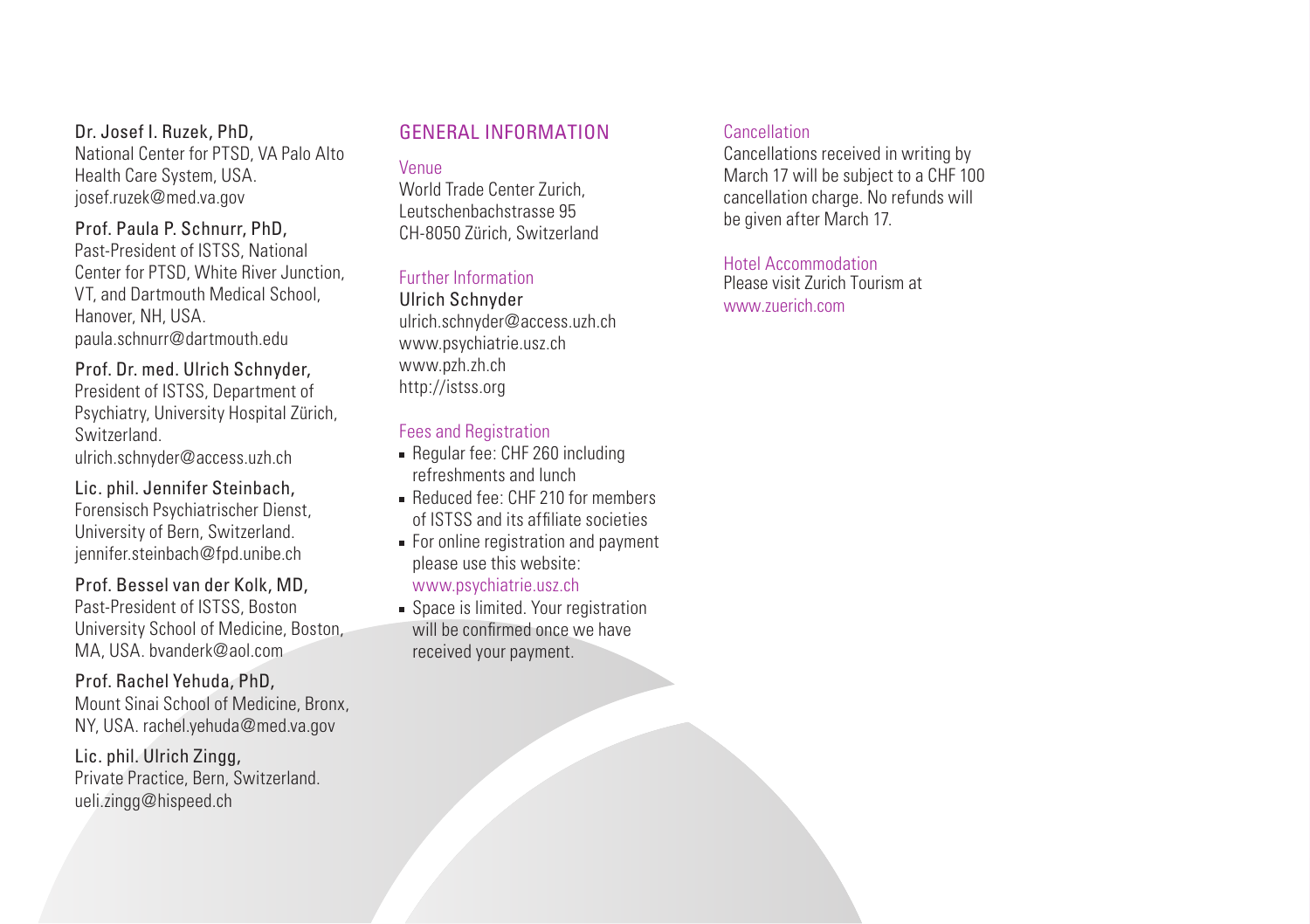# **SPEAKERS**

Dr. Jonathan I. Bisson, MD, Department of Psychological Medicine, Cardiff University, UK. bissonji@cardiff.ac.uk

Prof. Marylène Cloitre, PhD, President-Elect of ISTSS, New York University Langone School of Medicine, New York, NY USA. marylene.cloitre@nyumc.org

#### Prof. Mark Creamer, PhD, Australian Centre for Posttraumatic Mental Health, University of Melbourne, Australia. markcc@unimelb.edu.au

Dr. Diane Elmore, PhD, MPH, American Psychological Association, Washington, DC, USA. delmore@apa.org

#### Prof. Joop de Jong, MD, PhD, Freie Universität Amsterdam, Niederlande, and Boston University School of Medicine, Boston, MA, USA. j.jong@dmo.amsterdam.nl

Prof. Sandro Galea, MD, DrPH, Vice-President of ISTSS, School of Public Health and Medical School, University of Michigan, Ann Arbor, MI, USA. sgalea@umich.edu

Dr. med. Hansruedi Gehring, Private Practice, Bern, Switzerland. h.r.gehring@bluewin.ch

Lic. phil. Leena Hässig Ramming, Forensisch Psychiatrischer Dienst, University of Bern, Switzerland. leena.haessig@fpd.unibe.ch

Prof. Elizabeth A. Hembree, PhD. Department of Psychiatry, University of Pennsylvania, Philadelphia, PA, USA. hembree@mail.med.upenn.edu

Prof. Nancy Kassam-Adams, PhD, Center for Injury Research and Prevention, Children's Hospital of Philadelphia, Philadelphia, PA, USA. nlkaphd@mail.med.upenn.edu

Prof. Dean G. Kilpatrick, PhD, Past-President of ISTSS, Department of Psychiatry and Behavioral Sciences, Medical University of South Carolina, Charleston, South Carolina, USA. kilpatdg@musc.edu

Prof. Karestan C. Koenen, PhD, Harvard School of Public Health, Boston, MA, USA. kkoenen@hsph.harvard.edu

Prof. Harold Kudler, MD, Duke University, Durham, North Carolina, USA. hkudler@duke.edu

PD Dr. phil. Markus Landolt, Universitäts-Kinderspital, Zürich, Switzerland. markus.landolt@kispi.unizh.ch

Prof. Dr. med. Dr. phil. andreas Maercker, Department of Psychology, University of Zurich, Switzerland. maercker@psychologie.uzh.ch

Prof. alexander C. Mcfarlane, MD, Past-President of ISTSS, University of Adelaide, South Australia. alexander.mcfarlane@adelaide.edu.au

Dr. med. Robert M. McShine MHa, Psychiatrie-Zentrum Hard, Embrach, Switzerland. robert.mcshine@pzh.zh.ch

Dr. med. Viktor Meyer, private practice, Zürich, Switzerland. meyer-romann@bluewin.ch

Dr. med. Jacqueline Minder, Integrierte Psychiatrie Winterthur, Switzerland. jacqueline.minder@ipw.ch

Prof. Candice M. Monson, PhD, Ryerson University, Toronto, Canada. candice.monson@psych.ryerson.ca

Lic. phil. Naser Morina, Department of Psychiatry, University Hospital Zürich, Switzerland. naser.morina@usz.ch

Dr. phil. Julia Müller, Department of Psychiatry, University Hospital Zürich, Switzerland. julia.mueller@usz.ch

Prof. Patricia A. Resick, PhD. Past-President of ISTSS, National Center for PTSD and Boston University, Boston, MA, USA. patricia.resick@va.gov